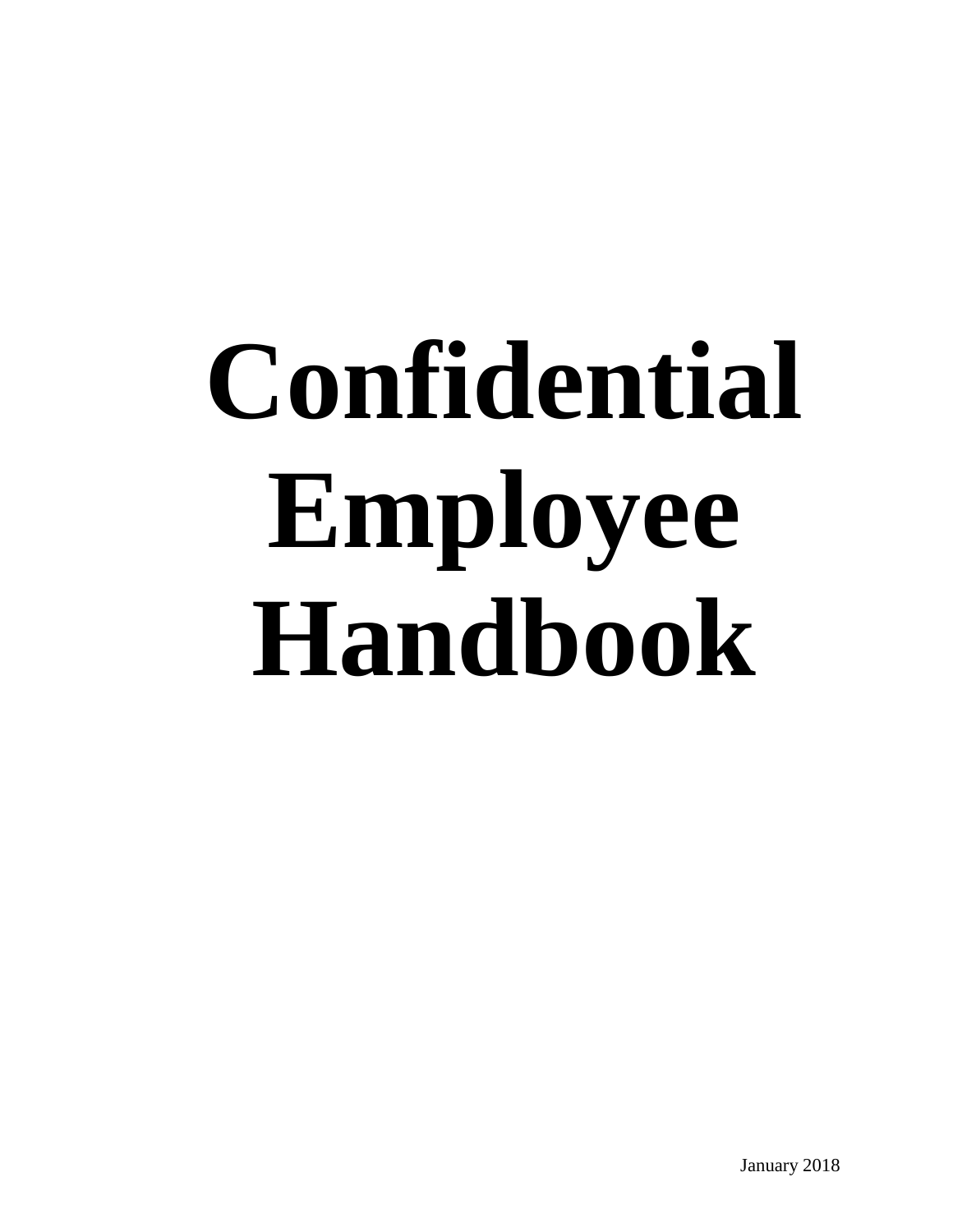Dear Confidential Employee,

Your Salem-Keizer Public Schools Confidential Employee Handbook contains information about benefits, policies, procedures and special programs related to your employment with the District.

Your handbook was designed to provide you with a summary of the benefits available to you and to provide a reference to many of the District's employment policies and procedures.

Salem-Keizer Public Schools is committed to providing you and your eligible dependents with a generous employee benefit package. Our comprehensive benefits plan affords our confidential employees an opportunity to plan financially for both the present and the future. There is a selection of benefits available to you. You should read the benefits section of your handbook carefully to determine the best options for you and your family.

Questions you may have regarding these policies or procedures should be referred to the Human Resources department. Questions regarding benefits should be directed to the Employee Programs and Benefits office.

We hope that this handbook will provide a valued reference throughout your employment with Salem-Keizer Public Schools.

Sincerely,

John Beight

John Beight, Executive Director Human Resources Salem Keizer Public Schools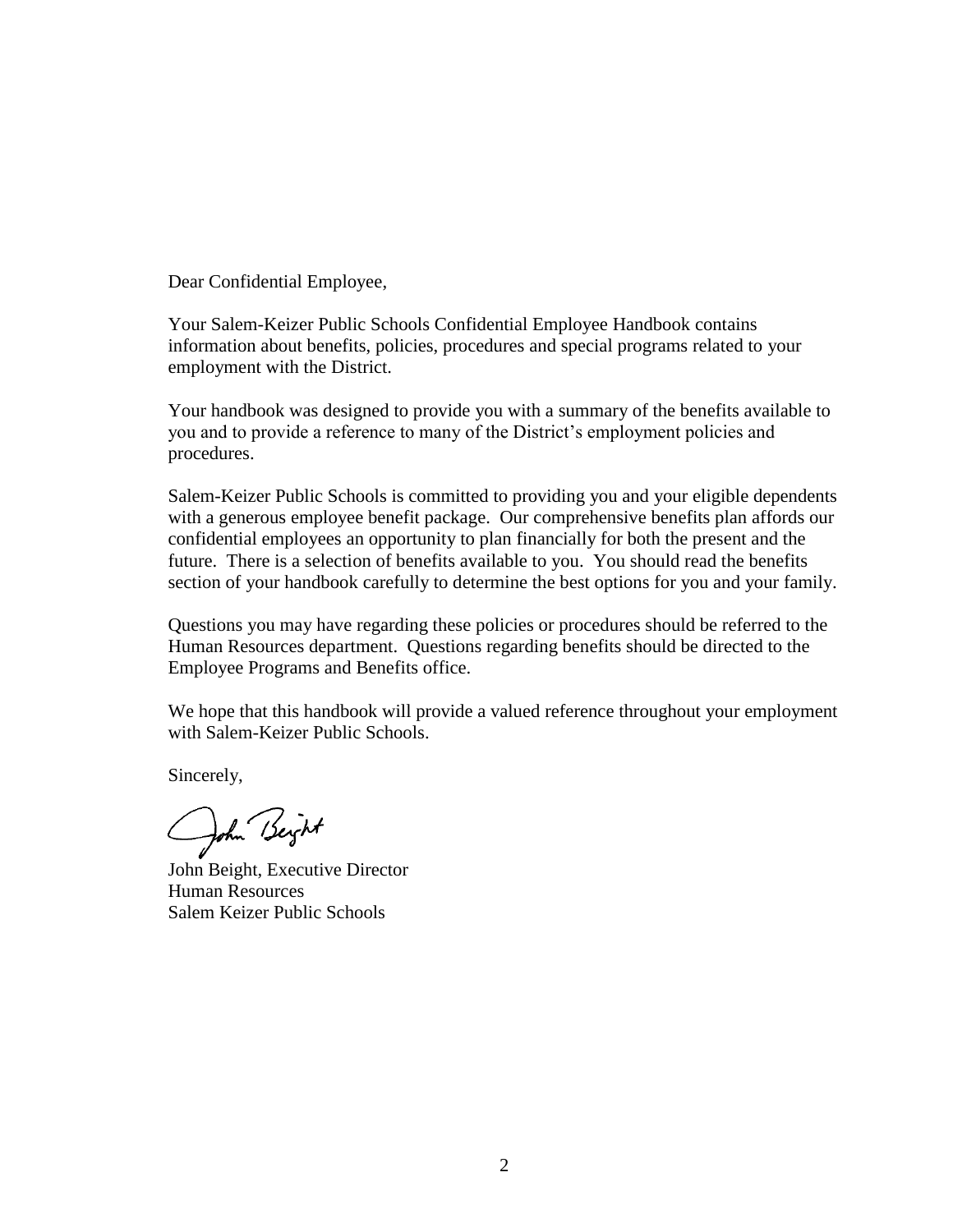## **Table of Contents**

|                                                  | 4  |
|--------------------------------------------------|----|
| Confidential Salary and Classification Schedules | 5  |
|                                                  | 7  |
|                                                  | 7  |
|                                                  | 7  |
|                                                  | 7  |
|                                                  | 8  |
|                                                  | 8  |
|                                                  | 8  |
|                                                  | 8  |
|                                                  | 9  |
|                                                  | 9  |
|                                                  | 9  |
|                                                  | 10 |
|                                                  | 10 |
|                                                  | 11 |
|                                                  | 11 |
|                                                  | 11 |
|                                                  | 11 |
|                                                  | 12 |
|                                                  | 12 |
| Tax Sheltered Annuities (TSA),                   |    |
| Deferred Compensation and U.S. Savings Bonds     | 12 |
|                                                  | 12 |
|                                                  | 13 |
|                                                  | 13 |
|                                                  | 14 |
|                                                  | 14 |
|                                                  | 15 |
|                                                  | 15 |
|                                                  | 15 |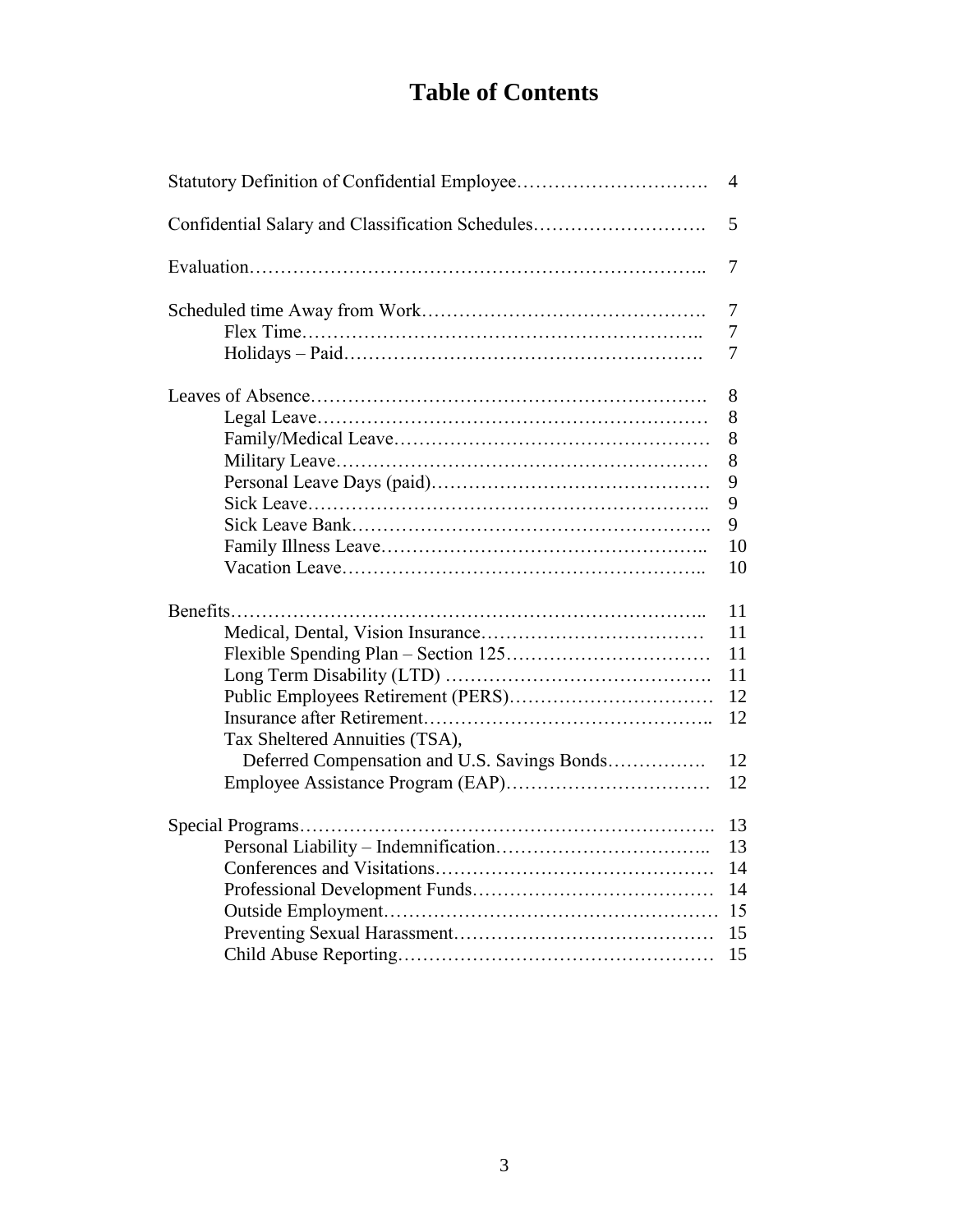## **Confidential Employee**

The following Oregon Revised Statute defines confidential employee: ORS 243.650

(6) "Confidential employee" means one who assists and acts in a confidential capacity to a person who formulates, determines and effectuates management policies in the area of collective bargaining.

It is the policy of the District to maintain and administer a formal salary plan for confidential employees which recognizes the relative value of positions within the District when compared with each other, and which compensates an employee based upon the work of the position.

Confidential employees receive many of the same benefits afforded to administrators such as Early Retirement Incentive (ERI), life insurance, long term disability and leave days. Confidential employees do not pay association dues.

The District considers some confidential employees to be exempt from overtime based on the Fair Labor Standards Act (FLSA) and Oregon law, therefore, paid compensation will not be provided to exempt employees for overtime. The FLSA definition of exempt is as follows:

The Fair Labor Standards Act, 29 USC Section 201-219 applies to employees of the State and its political subdivisions, including school districts. (29 USC 203 (e)(2)). The FSLA establishes requirements relating to minimum wages, payment and computation of overtime, and defines working hours. Oregon law also governs minimum wages and the payment of overtime for Oregon employees. ORS 653.017.

Both the FLSA and ORS 653 exempt certain employees from overtime compensation requirements. Oregon law exempts four major categories of public employees from overtime provisions. These exemptions under ORS 653 and the FLSA are based upon job duties, minimum salaries and being paid on a salary basis.

Employees exempt from overtime compensation generally include individuals engaged in administrative, executive or professional work who:

- a) Performs predominately intellectual, managerial or creative tasks;
- b) Exercises discretion and independent judgment; and
- c) Earns a salary and is paid on a salary basis.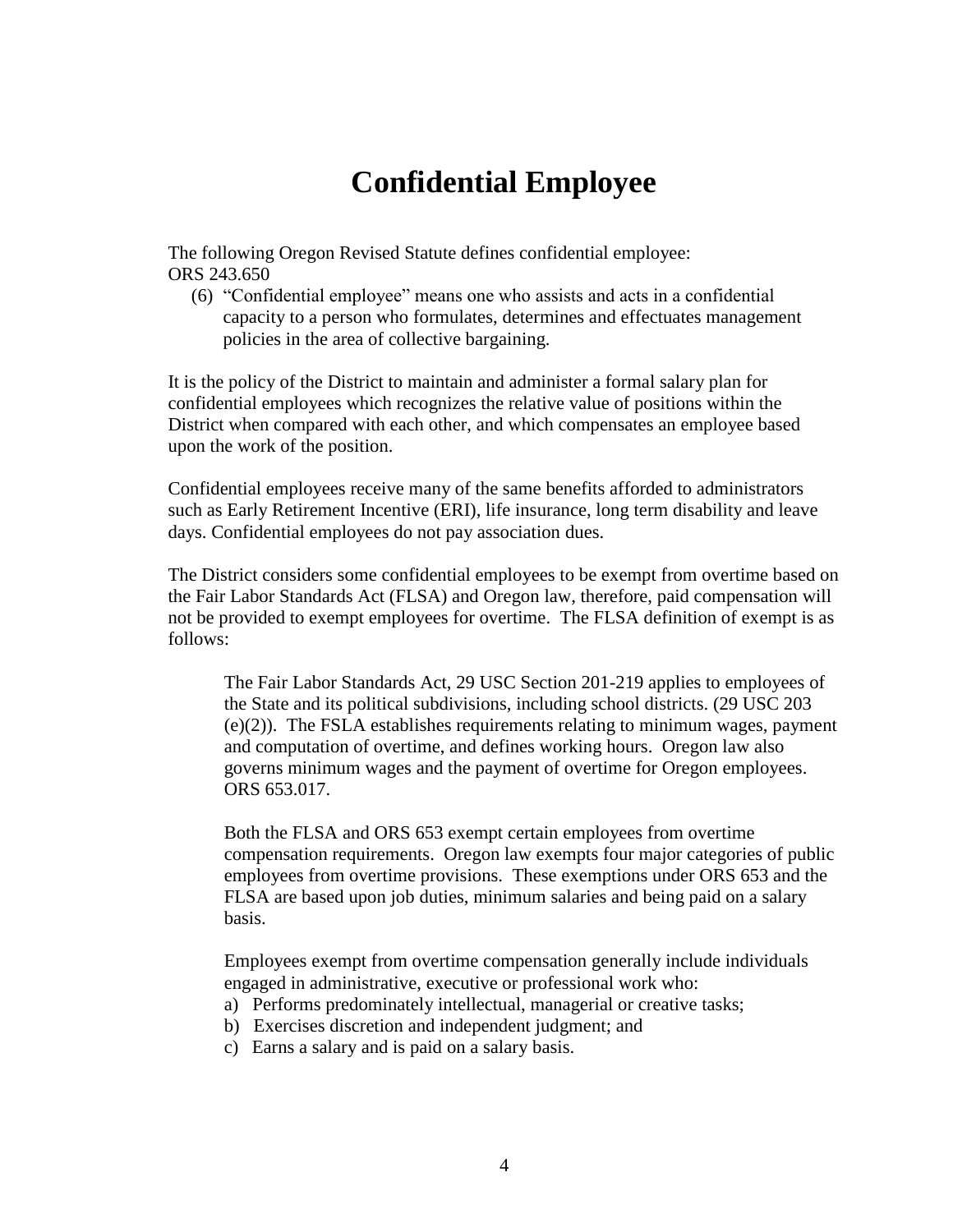Under the FLSA, an employer may provide an exempt employee with additional compensation without losing the exemption in the form of a flat sum, bonus, straight hourly or time and one-half payment. It may also include paid time off. (29CFR 541.064(a)).

Please talk with your supervisor or contact Human Resources to confirm whether or not your position is exempt or non-exempt. As a confidential exempt employee, you can expect your work hours per week to vary, but it will not be uncommon to work over 40 hours a week or even up to 50 hours per week.

Under extraordinary circumstances and with prior written approval from a supervisor, an employee may be granted additional compensation if they are working out of classification or on a special project not normally associated with their regular job duties. These are determined in advance on a case-by-case basis.

No overtime will be paid for work over 40 hours a week for confidential exempt employees.

## **Salary Plan**

The specific objectives of the salary plan include the following:

- To pay competitive salaries as part of the overall compensation and benefit package in order to attract and retain competent and well-qualified personnel.
- To compare salaries with the salaries paid by other school districts, governmental bodies, and private companies in order to maintain a salary schedule that takes into consideration the cost of living changes as reflected by current community wage and salary rates.
- To establish and maintain salary ranges for all positions, which encourages growth and movement within grade levels.
- To comply fully with provisions of all government regulations regarding compensation.
- To communicate to all employees the compensation policy and methods used to administer this policy.

Cost of living adjustments (COLA) may be reviewed on a consult and confer basis with the Executive Director of Human Resources and the District's Superintendent.

A longevity stipend was established for confidential employees in 2004. A confidential employee would receive this longevity stipend once every three years in October of the year he/she qualifies. The stipend will be a single payment equal to the increment received by persons moving to the top of the respective salary grade. Qualified means any confidential employee who is repeating at the  $7<sup>th</sup>$  step of any salary grade and has 10 or more years of continuous service with the District in a bargaining unit or confidential position.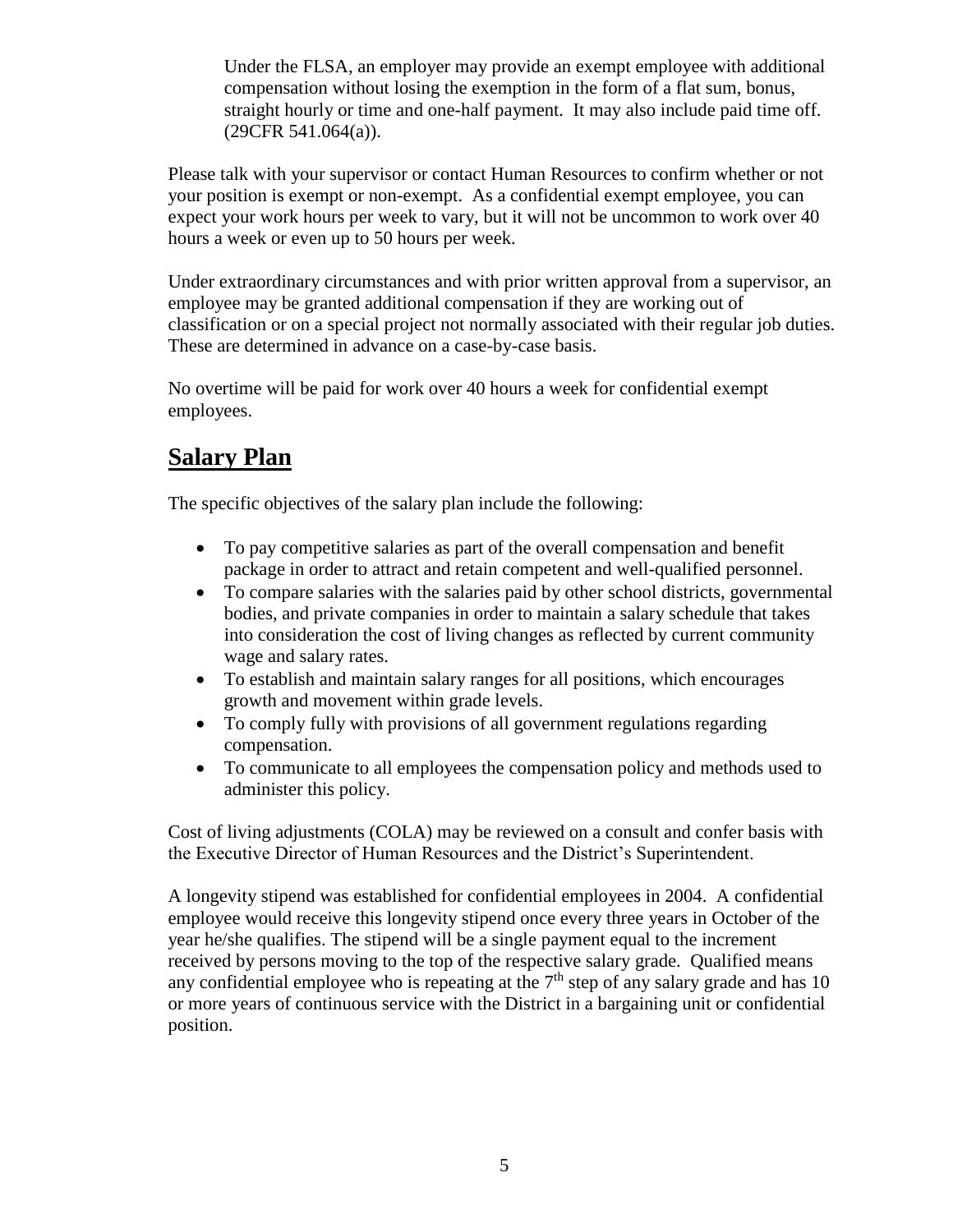# **Rates of Pay**

Confidential Employees

| <b>Salary Grade</b> | <b>Classification</b>                | Title # |
|---------------------|--------------------------------------|---------|
| (509)               | Management Assistant 1               | 784     |
| (512)               | <b>Employee Relations Specialist</b> | 788     |
| (513)               | Human Resources Mgmt. Analyst        | 791     |

# **Salary Schedule**

#### **CONFIDENTIALS SCHOOL DISTRICT 24J, MARION COUNTY, OREGON**

**2016-2017 FISCAL YEAR EFFECTIVE JULY 1,2017 - JUNE 30, 2018**

**2.00% Inc.**

|                                      |               | <b>STEP</b> | <b>STEP</b> | <b>STEP</b> | <b>STEP</b> | <b>STEP</b> | <b>STEP</b> | <b>STEP</b> |
|--------------------------------------|---------------|-------------|-------------|-------------|-------------|-------------|-------------|-------------|
| Title                                | <b>SALARY</b> |             | 2           | 3           | 4           | 5           | 6           |             |
|                                      | <b>GRADE</b>  |             |             |             |             |             |             |             |
|                                      |               |             |             |             |             |             |             |             |
| Management Asst. 1 (0784)            | 509           | 49.012      | 51,496      | 54,096      | 56,719      | 59,662      | 62,583      | 65,712      |
| <b>Employee Relations Specialist</b> |               |             |             |             |             |             |             |             |
| (0794)                               | 513           | 59,662      | 62,583      | 65,782      | 69,094      | 72.545      | 76,182      | 79,990      |
|                                      |               |             |             |             |             |             |             |             |
|                                      |               |             |             |             |             |             |             |             |
| Management Analyst HR (0791)         | 515           | 65,782      | 69.094      | 72.545      | 76,182      | 79,959      | 84.055      | 88.258      |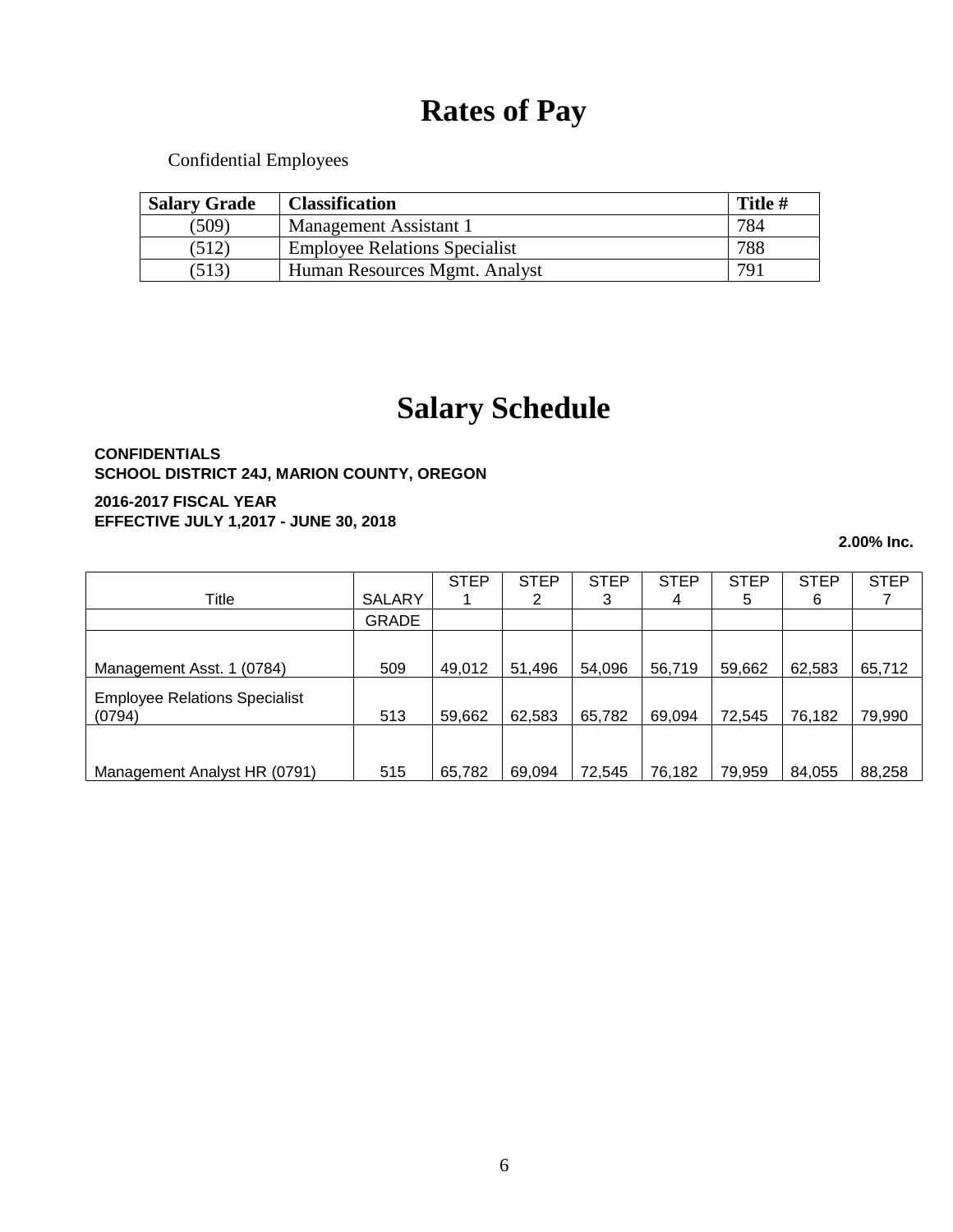# **Evaluation**

Each confidential employee is evaluated annually by their supervisor using the classified employee performance evaluation form(s).

A Confidential employee who is new to the District will serve a six-month probationary period. The employee's supervisor is responsible for conducting an evaluation following the end of the probationary period.

# **Scheduled Time Away from Work**

## **Flex Time**

Employees should consult with their supervisors prior to making changes in their work schedules or using flex time.

- Prior to using flex time, arrangements must be approved by the respective supervisor.
- Flex time is not accruable.

#### **Holidays – Paid**

(District Code of Policies and Rules: HUM-M006)

The following holidays are paid provided the confidential employee is on the active payroll and works on the last regular District workday prior to and the first regular District workday after the occurrence of the holiday, or are on a paid leave on such days.

| Independence Day           |
|----------------------------|
| Labor Day                  |
| Veterans' Day              |
| <b>Thanksgiving Day</b>    |
| Day following Thanksgiving |

Christmas Eve Day Christmas Day New Year's Day Martin Luther King Day Memorial Day

Holiday pay is prorated based on daily work schedules for less than eight-hour employees.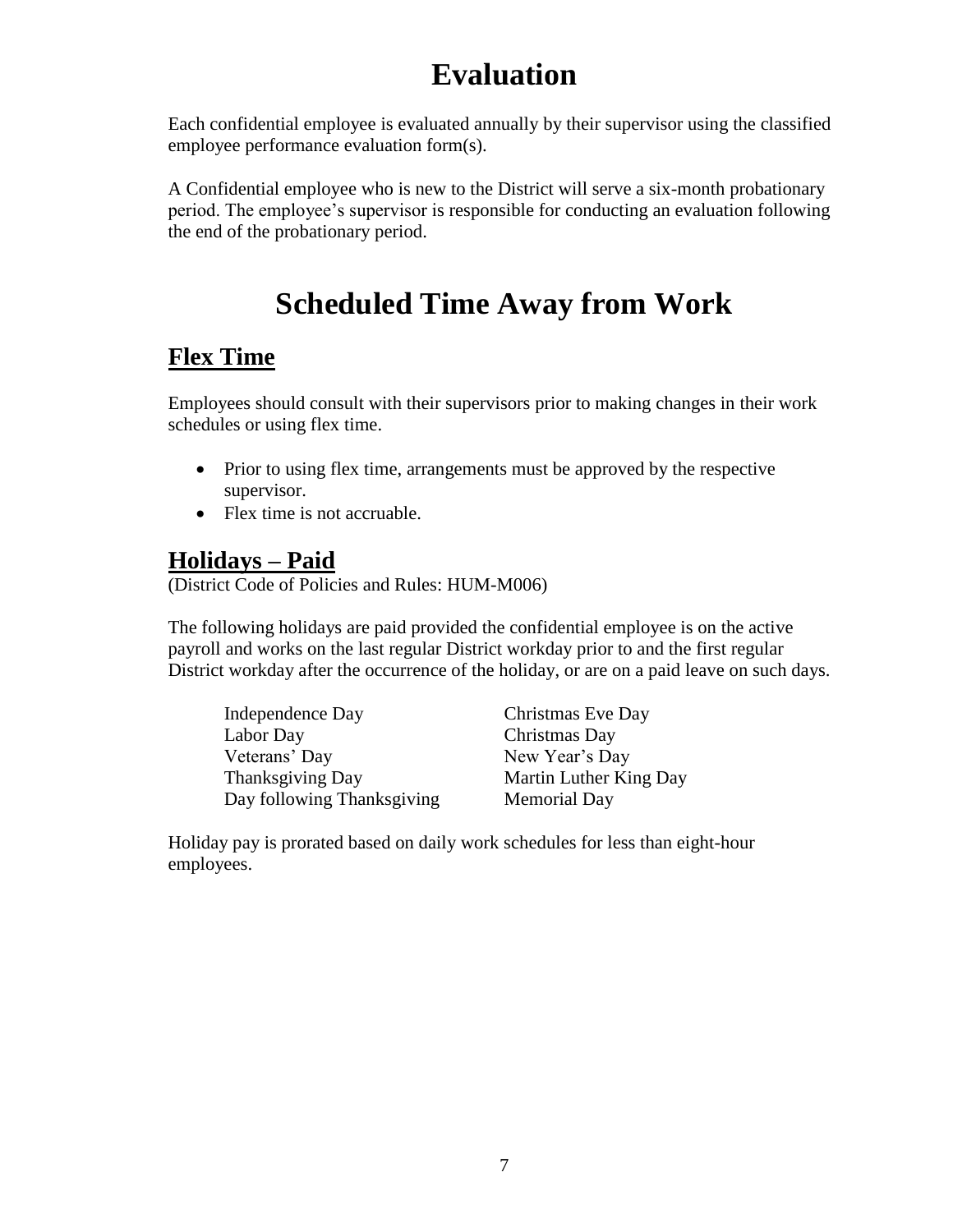# **Leaves of Absence**

Immediate supervisors should always be made aware of any type of leave request. All leaves of absences must be approved at least 3 days prior to leave date. The following is a description of the different type of leave requests, and who is responsible for consideration of approval.

- 1. Vacation time, outside of an approved FMLA/OFLA leave, will be approved by immediate supervisor
- 2. All personal leave will be approved by immediate supervisor, unless it is during a date when personal leave is not available. Personal leave during this period will be approved by Human Resources
- 3. All unpaid leave requests will be approved by Human Resources only.
- 4. All FMLA/OFLA and Contractual leaves of absences will be approved by Human Resources only.

#### **Legal Leave**

(District Code of Policies and Rules: HUM-M006)

Confidential employees appearing in court on their own behalf are required to notify their immediate supervisor prior to such absence. Personal leave is appropriate for this type of leave.

If a confidential employee is called for jury duty or is subpoenaed as a witness for a reason related to work or for a reason that is not personal, no salary deduction will be made. If the employee is subpoenaed for personal reasons then use of personal leave would be appropriate.

#### **Family/Medical Leave**

FMLA – Family and Medical Leave Act OFLA – Oregon Family Leave Act

FMLA and OFLA are provided in accordance with State and Federal law. These regulations provide eligible workers with protected leave to care for themselves or family members in cases of death, illness, injury, childbirth, adoption and foster placement.

#### **Requesting Medical Leave**

To request a medical leave, please contact Human Resources. Forms for FMLA/OFLA (application for FMLA/OFLA, medical certification, medical release and FMLA/OFLA handbook) are under QAM on the District website. Employees are required to give at least 30 days notice if the need is foreseeable, or as much notice as practical under the circumstances surrounding the need for leave.

#### **Military Leave**

Military leave will be provided in accordance with State and Federal law currently listed as ORS 408.290, ORS 659a.093, ORS 659a.171 and USERRA, 38 USC § 4301 et seq. May have up to 15 days of paid, military, leave provisions per federal fiscal year (10/1-9/30). If requested, may use vacation and personal leave only while on leave.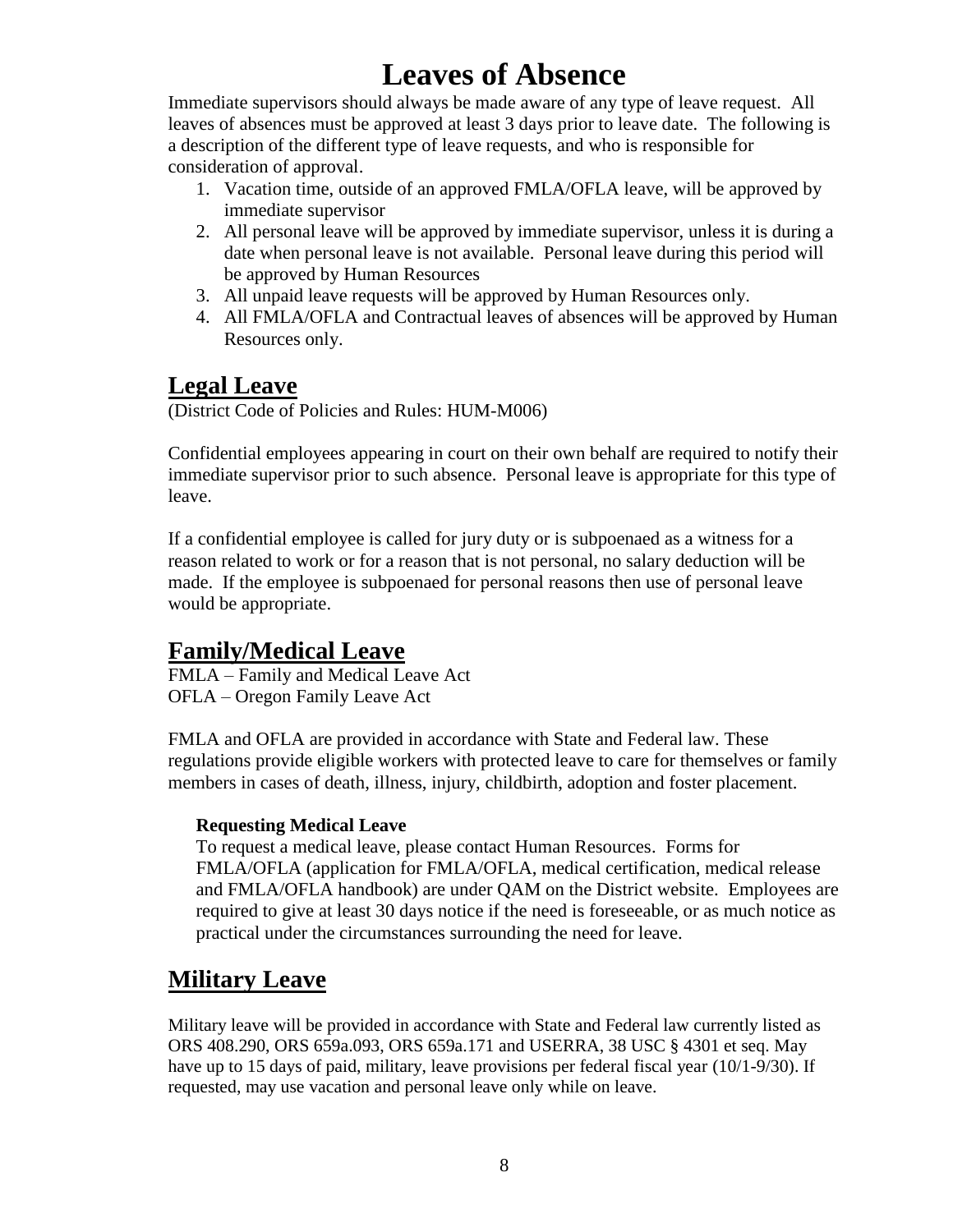## **Personal Leave Days (Paid)**

| <b>Funeral Leave</b>        | 8 hours per funeral   |
|-----------------------------|-----------------------|
| Personal/Emergency          | 3 days per year       |
|                             |                       |
| <b>Family Illness Leave</b> | 5 days per year       |
| <b>Bereavement Leave</b>    |                       |
|                             | 5 days per occurrence |
| (immediate family member)   |                       |

#### **Sick Leave**

(District Code of Policies and Rules: HUM-M006)

Twelve Month confidential employees earn one day per month up to 12 days per year.

Sick leave shall accumulate without limit. Sick leave will be earned and accrued on a monthly basis at rate of one (1) day per month. A confidential employee who was previously employed by an Oregon school district may transfer up to 75 days of unused sick leave from that employer.

Sick leave may only be used for personal illness and medical appointments.

#### **Sick Leave Bank**

The purpose of the Sick Leave Bank shall be to extend a confidential employee's paid sick leave days should an illness or injury exhaust the employee's accumulated sick leave and vacation leave. At initial enrollment, each confidential employee wishing to participate contributes a minimum of eight hours up to a maximum of 40 hours of their sick leave to a common bank.

New employees shall have 30 days to make a contribution. Such contributions are irrevocable. Only employees who have contributed hours to the bank may apply for hours from the bank. Participation in the bank shall be voluntary. The initial contribution is a one-time contribution unless the bank should be depleted. At such time, enough hours will be deducted from each member of the bank to bring the total back to 1,000 hours. An employee who has been a member of either the Licensed or Classified Sick Leave Banks and moves to the Administrator/Confidential Sick Leave Bank must re-enroll in that group's bank by contributing the appropriate number of hours.

To request paid sick days from the bank, an employee must first deplete all personal accumulated sick leave and vacation leave, obtain a physician's verification that they are medically unable to work, and request Sick Leave Bank hours. Request forms may be obtained from the Benefits office. A committee composed of three members representing the administration will act immediately upon the request. The committee shall grant the request if (1) District records show that the member has exhausted their accumulated sick leave, (2) the member is not eligible for lost time compensation under Workers' Compensation, under PERS eligibility, or under the District's long-term disability insurance, (3) the member is a contributing member to the Sick Leave Bank and, (4) there are sufficient days in the Sick Leave Bank to cover the request.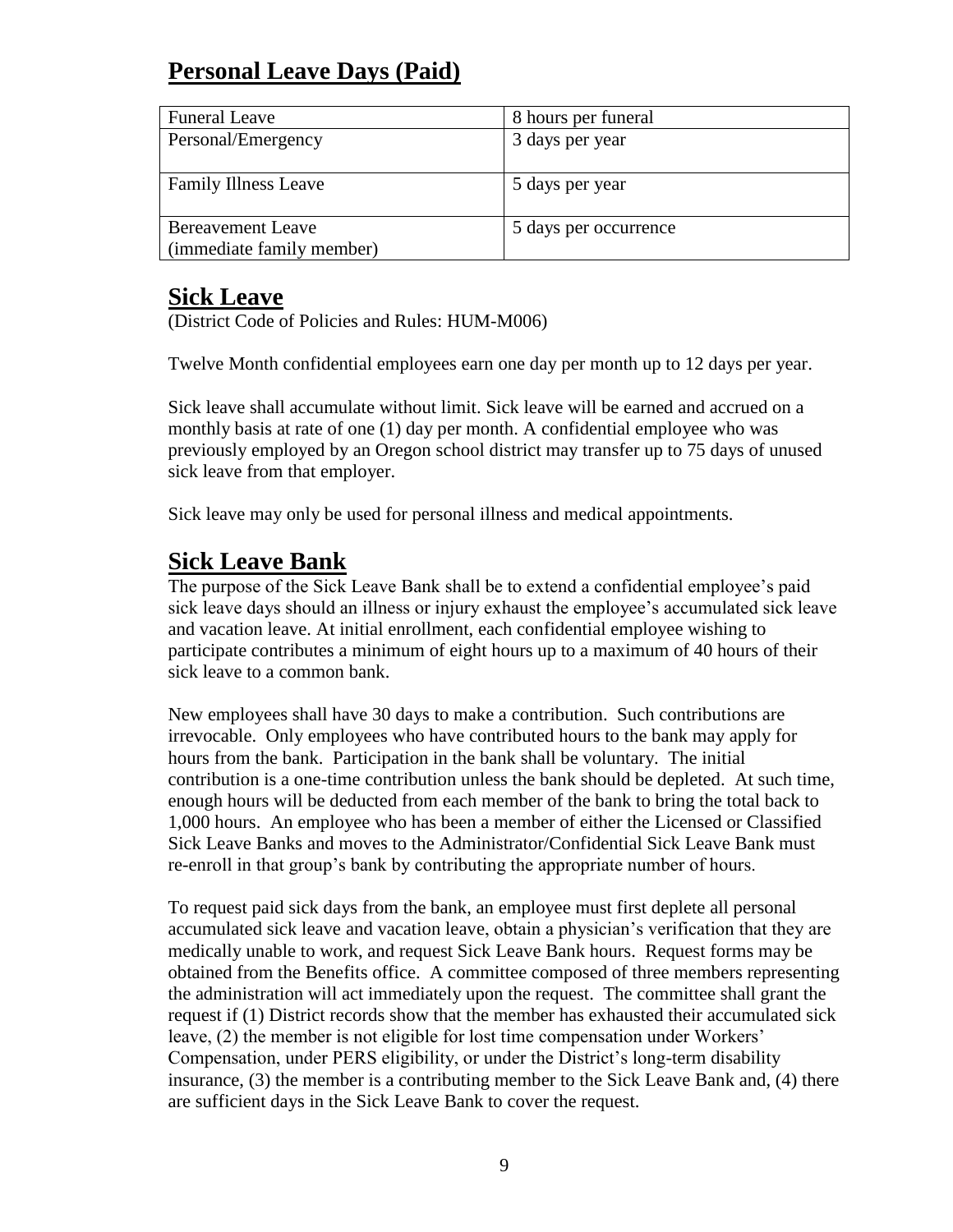If the request is approved, the committee shall notify Human Resources. If Sick Leave bank hours are denied, the member shall be informed in writing as to the reason for the denial. The action of the committee shall not be subject to appeal. In no case will more than a total of 50 days of sick leave from the Sick Leave Bank be approved per individual member in any one school year.

#### **Family Illness Leave**

Family illness leave may be utilized for absence due to critical illness or injury of a member of the immediate family. A critical illness/injury means any illness/injury requiring the employee's presence. The immediate family is defined as blood relations and in-laws, to include spouse, children (including step-children and children towards whom the employee stands in loco parentis), parents (including step-parents), grandparents and grandchildren, brother and sister (including step-brother and sister), uncle, aunt, nephew and niece. When the family member resides outside the employee's household, the illness must be critical in order for the employee to take leave.

#### **Vacation Leave**

Twelve-month confidential employees receive 20 days paid vacation annually based on a fiscal year. Vacation hours are accrued on a monthly basis. Vacation time must be requested in advance and be pre-approved by the supervisor. Approval is subject to District peak work periods.

Vacation normally cannot be taken during the first six months of employment if the confidential employee is new to the District. If the confidential employee has accrued vacation from a prior District position, they would be permitted to take vacation subject to approval by their immediate supervisor.

Confidential employees hired after July 1 shall have their vacation accrual prorated by the proportion of term of employment to a 12-month period. Any unused portion of the vacation period shall not be carried beyond June 30 of the fiscal year following the year in which the vacation was earned except under special written arrangements with the supervisor and the Executive Director of Human Resources.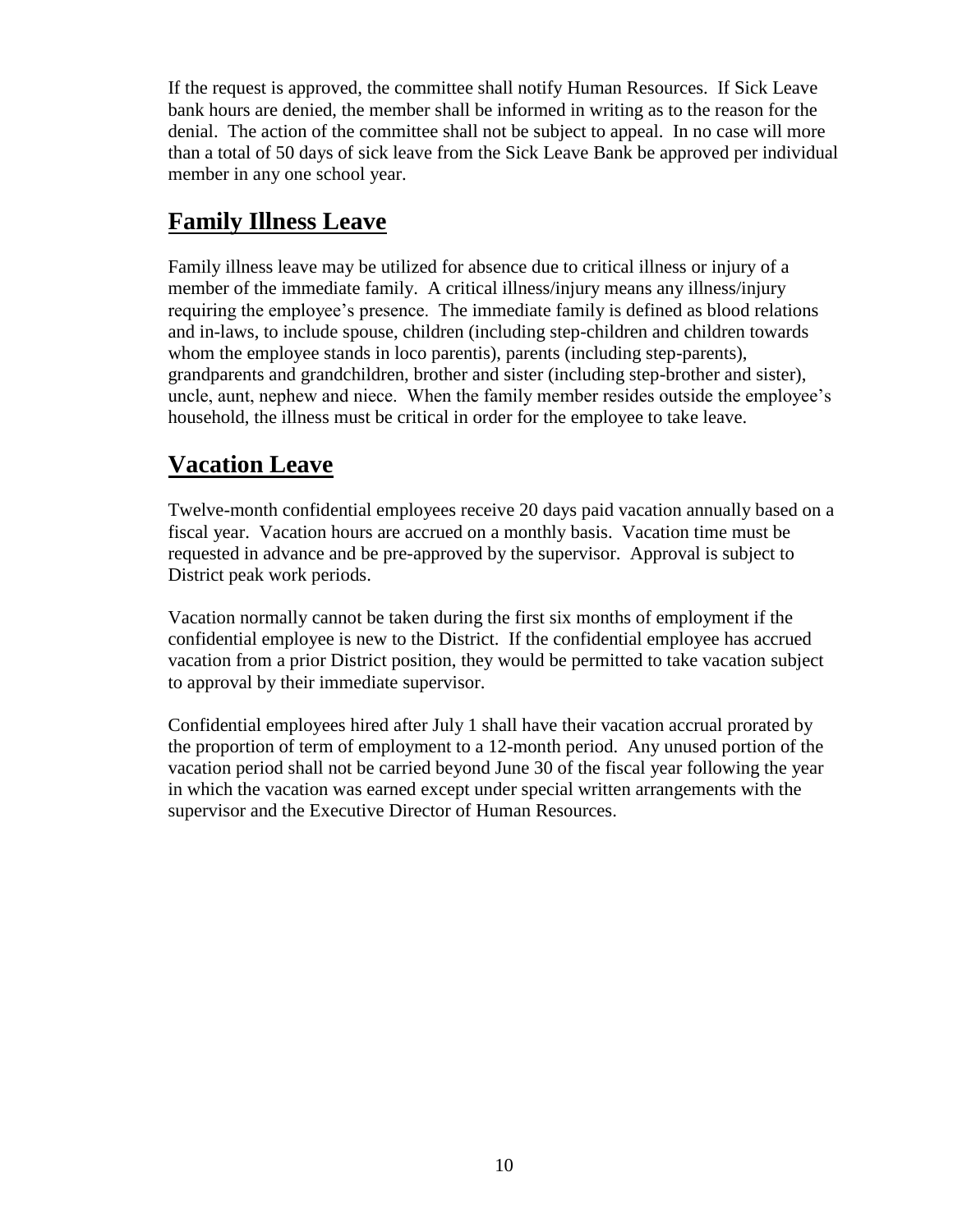# **BENEFITS**

## **Medical, Dental, Vision Insurance Benefits**

Confidential employees are grouped with administrators for medical, dental and vision benefits. You may choose from several health plan options provided through the Oregon Educators Benefit Board. All plans include medical, dental, and vision benefits for the employee and family members. The District contributes a maximum amount for each full-time employee. For each part-time employee the amount is pro-rated based on the percent of FTE the employee works. For all plans there will be a monthly out-of-pocket premium expense for the employee based on the plan selected. The confidential employee must select their insurance program within 31 days of employment. In addition, they may change insurance plans annually during the open enrollment period.

#### **Flexible Spending Plan – Section 125**

This program allows for pre-tax dollars to pay for dependent care costs, medical expense costs, and insurance premiums deducted on a pre-tax basis. (American Fidelity is the FSA Administrator, employees need to set up an appointment through the Benefits Department to set up an FSA account.

## **Life Insurance**

A \$100,000 life insurance policy is provided as part of the insurance package. The coverage also includes accidental death and dismemberment benefits.

## **Long-Term Disability (LTD)**

The District offers eligible employees income protection if the eligible employee becomes totally disabled from a pregnancy, a covered illness, or accidental bodily injury. After a 90-day waiting period, you are entitled to receive a monthly LTD benefit of up to 60% of your insured earnings. The premium for LTD insurance is paid by the employee through payroll deduction.

## **Short-Term Disability (STD)**

Short term disability is also offered to confidential employees. This plan has a 14-day waiting period and covers 60% of the employee's pre-disability salary for up to 90 days. The premium for STD is paid for by the employee with after tax dollars.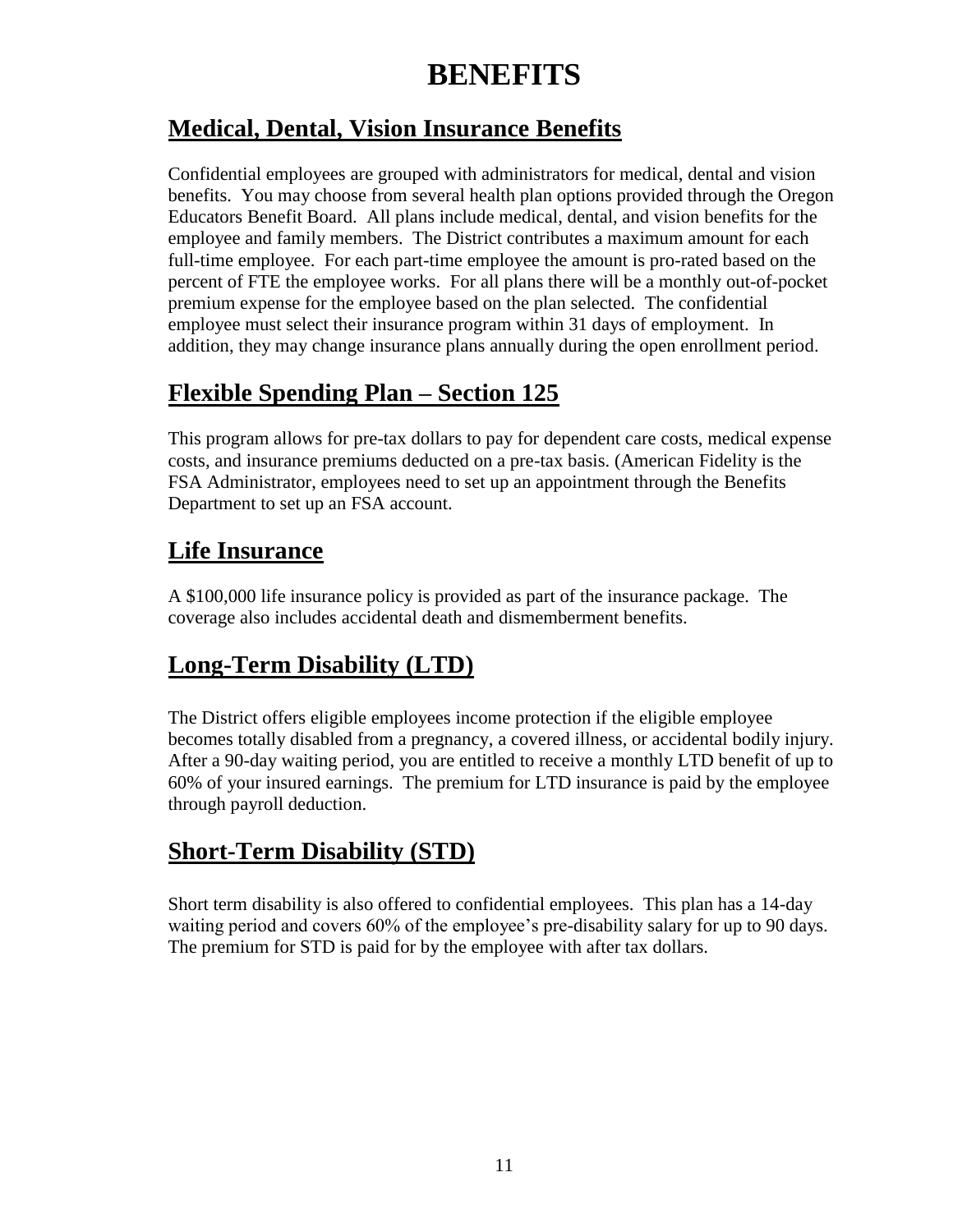## **Oregon Public Employees Retirement System (PERS)**

The District shall not withhold from employee's monthly salaries the contributions required by ORS 238.200; and shall continue to "pick up", assume, and pay a six percent (6%) employee contribution to the Public Employee Retirement Fun for the employee members then participating in the Public Employees Retirement System. Such "pick up" or payment of employee member monthly contributions to the system shall continue until the termination of this agreement. The full amount of required employee contributions "picked up" or paid by the District on behalf of the employees pursuant to this agreement shall be considered as "salary" within the meaning of ORS 238.005(8) for the purpose of computing an employee member's "final average salary" within the meaning of ORS 238.055(12) but shall not be considered as "salary" for the purposes of determining the amount of employee contributions required to be contributed pursuant to ORS 238.200. Such "picked up" or paid employee contributions shall be credited to employee accounts pursuant to ORS 238.200(2) and shall be considered to be employee contributions for the purpose of ORS 238.005 to 238.325.

After six months of full-time employment with the District, employees will become a member of the Public Employees Retirement System. The District will then begin paying the employee's contribution as well as the District/employer contribution. PERS Members Handbooks are available in the Employee Programs and Benefits office as well as on line at the PERS web site at [www.pers.state.or.us](http://www.pers.state.or.us/)

#### **Insurance after Retirement**

A confidential employee who retires from the District may self-pay premiums for medical, dental, vision and life insurance until age 65. The retiree will self-pay the premium to a designated third party administrator or through a deduction from the early retirement incentive (ERI) payment if applicable and as long as the premium amount is less than the ERI payment.

## **Tax Sheltered Annuities (TSA), Deferred Compensation, and US Savings Bonds**

These programs provide ways to set aside money from your paycheck for savings purposes. Tax sheltered annuities and deferred compensation are pre-tax deductions and can be a great way to save. Please call the Payroll Department at 503-399-3016 for a list of companies that are approved for payroll deduction. Payroll can provide information about the rules, regulations and limits on saving through these programs.

## **Employee Assistance Program (EAP)**

Recognizing that employees experience a variety of personal concerns that may affect work performance, Salem-Keizer Public Schools contracts with Reliant Behavioral Health to provide confidential counseling. The Employee Assistance Program is available to all confidential employees and their families. The program is totally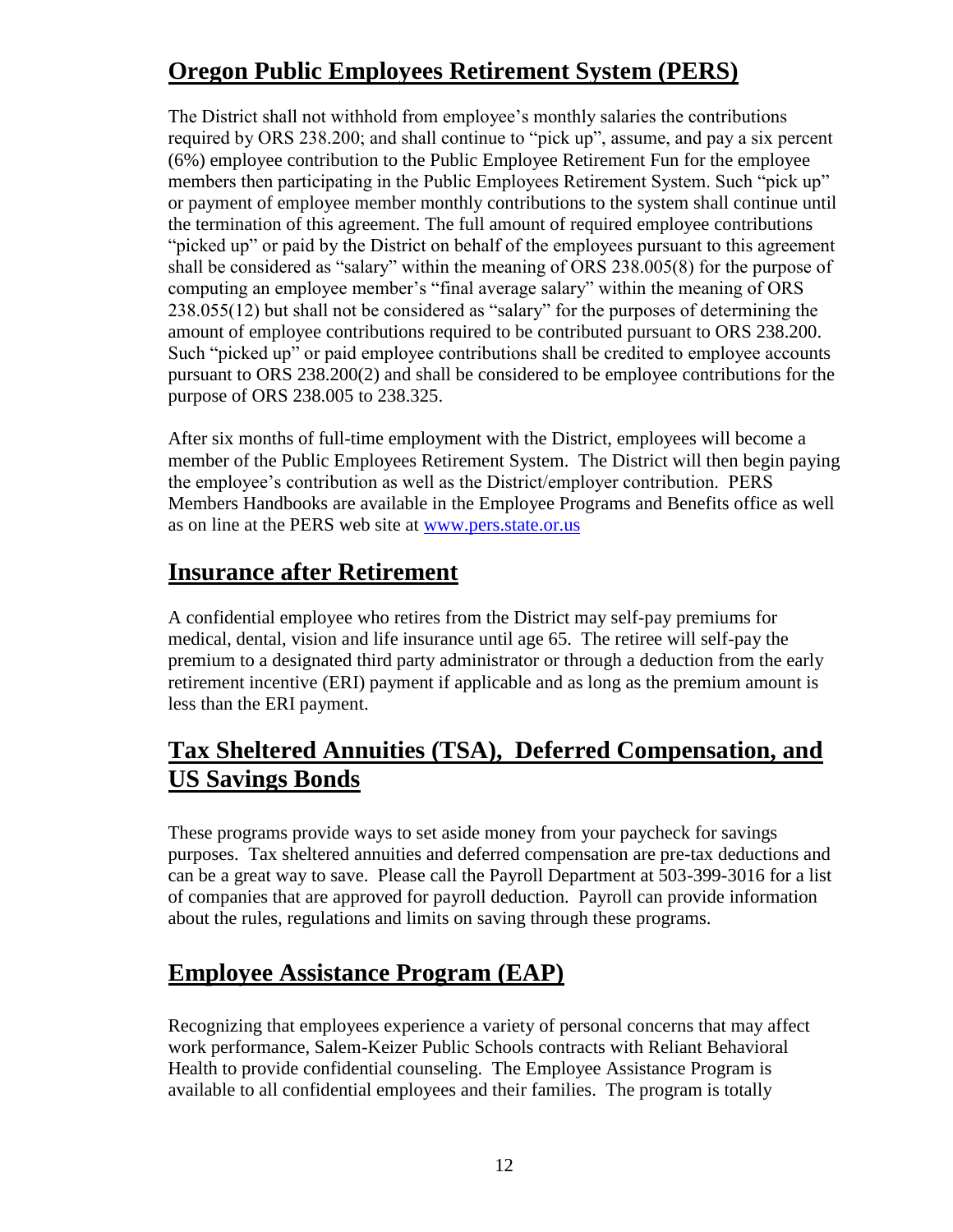confidential. The employee arranges for his/her own appointments at through the RBH website [www.MyRBH.com](http://www.myrbh.com/) or by phone at 1-866-750-1327. The District pays the monthly premium so there is no cost to the employee to participate in this great program.

In addition to counseling services the EAP also provides work/family/life benefits helping with legal issues, financial planning, childcare provider selection, and elder care assistance. They also provide assistance in selling and purchasing a home.

# **Special Programs**

#### **Personal Liability – Indemnification**

#### **What does it mean?**

If an employee is sued for an act committed while performing his/her job, the District has a process in place to provide legal defense for that employee. The process is called indemnification. Indemnification means an act to secure someone against loss or damage. In this case, it means the District uses indemnification to secure its employees against loss or damage when any employee is sued for performing his or her job. The following is a summary of when the District will or will not indemnify (defend) an employee.

#### **How does indemnification apply to District employees?**

The District is required by Oregon law to indemnify its employees in certain circumstances, ORS 30.285 states the District "..shall defend, save harmless and indemnify" any of its employees against legal claims "arising out of alleged acts or omissions occurring in the performance of duty." In most circumstances, the District will indemnify and provide a legal defense for an employee who is sued for an act occurring in the performance of their job duties.

#### **When the District will not indemnify an employee.**

The District will not indemnify an employee in the following situations:

- For an act not arising out of the performance of duty.
- For malfeasance (professional misconduct) while on the job.
- For willful or wanton (malicious) neglect of duty.

#### **Right to counsel.**

If an employee is sued while performing his/her job duties, in addition to indemnifying the employee, the District will also hire an attorney to defend the employee as long as the act being challenged is within the scope of employment.

#### **What is considered acting within the scope of your employment?**

As long as an employee is performing the normal and customary duties of the job, their actions will fall within the scope of employment. Certain actions such as criminal activity cannot be considered within the scope of employment. For example, this situation is most easily illustrated with a school bus accident. If a bus driver is sued by another driver for causing an accident, the District will indemnify the bus driver and provide legal defense. On the other hand, if that same bus driver decided to intentionally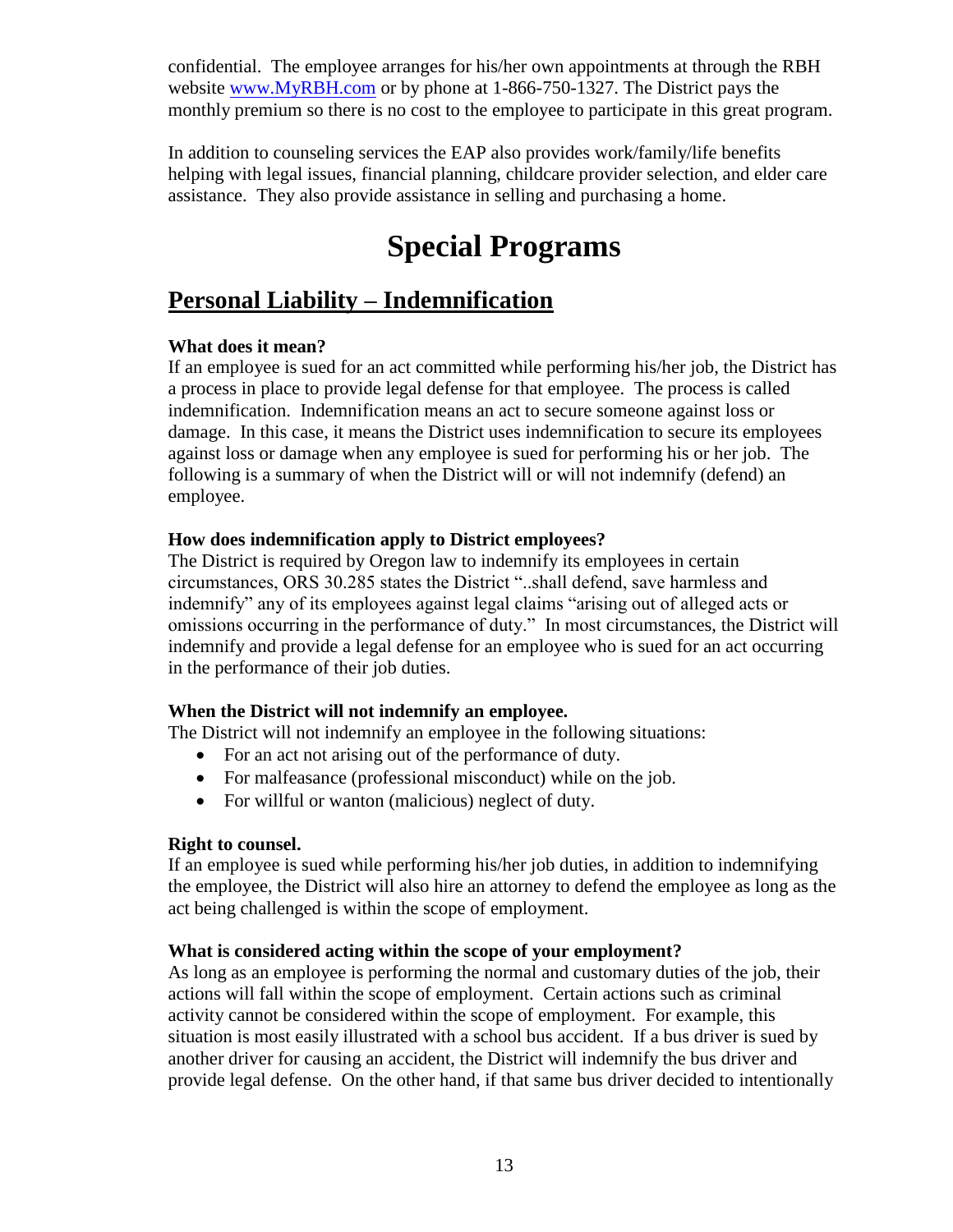ram a pedestrian, that is certainly outside the bus driver's job duties and the District will neither indemnify nor provide legal defense for the bus driver.

In summary, in most situations if an employee is sued because of an act that occurs while working for the District, the District will defend the employee and pay any settlement or judgment obtained against the employee. For more information, contact Risk Management at 503-399-3070.

#### **Conferences and Visitations**

Attendance at in-District professional meetings may be allowed without loss of salary if approved by your immediate supervisor. To attend out of District professional meetings without loss of salary, you must also obtain the approval of your level or program director.

#### **Professional Development funds**

The District determines the amount of professional development funds each school year. Employees receive \$750 per year or \$1,500 for two years. These funds can be spent in any amount or at any time between July 1 of a new biennium and June 30 at the end of the biennium. Any funds left in the employee's account at the end of a biennium period will not be available for the employee to use the next year.

Confidential employees receive their full \$1500 at the beginning of each biennium. New biennium's begin on July 1 of 2006, 2008, 2010, etc. If an employee is hired during the second year of a biennium, the benefit will be for one year only, or \$750. They will then receive the full \$1,500 at the start of the first biennium in which they work. Benefits will be pro-rated when an employee begins on or after January 1 of a given year.

Please use the following guidelines in determining how to use these funds. Staff will be responsible for expenses that are not authorized expenditures.

The appropriate uses for these funds are:

- 1. State professional dues.
- 2. Registration paid for professional development courses.
- 3. Civic organization dues such as Rotary.
- 4. Meals eaten when attending civic organization meetings.
- 5. Other dues and fees of a professional/educational nature.
- 6. Other (must relate directly to one's job assignment)
	- a. Travel expenses related to professional development/education related conferences.
	- b. Publications, periodicals and books of a professional/educational nature.
	- c. Software/compact discs of a professional/educational nature.
	- d. Work related calendar supplies, such as Franklin Planners.
	- e. Administrative/professional licenses.

Examples of inappropriate use of professional development funds include, but are not limited to: